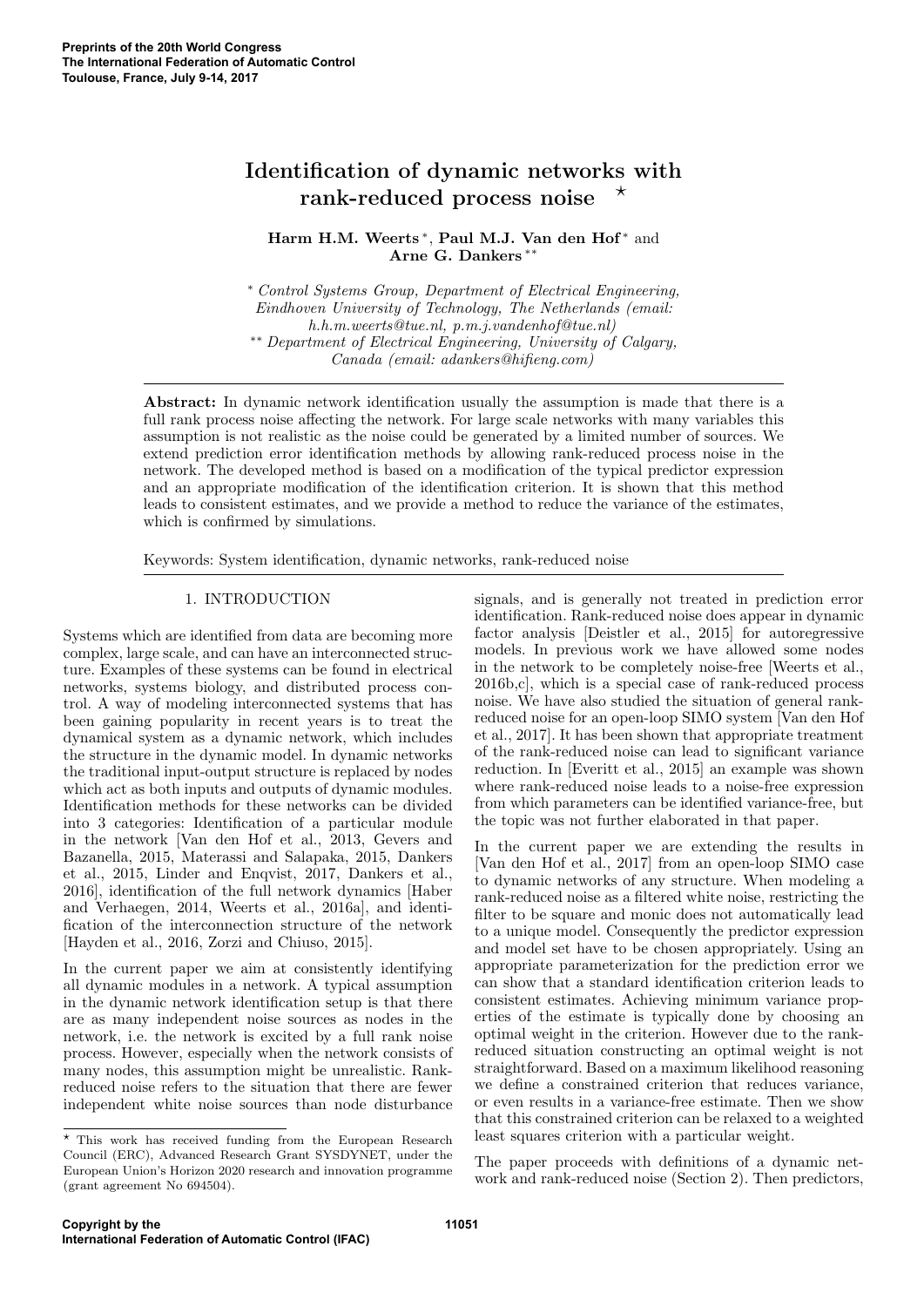model set and prediction errors are formulated (Section 3). Identification criteria are defined and consistency of the estimate is shown (Section 4). Variance-free estimates due to the constraint are discussed (Section 5). The results are illustrated by simulations (Section 6).

# 2. DYNAMIC NETWORK DEFINITION

Following the basic setup of [Van den Hof et al., 2013], a dynamic network is defined by L scalar internal variables or nodes  $w_j$ ,  $j = 1, ..., L$ , and K external variables  $r_k$ ,  $k = 1, \dots K$ . Each internal variable is described as:

$$
w_j(t) = \sum_{\substack{l=1\\l \neq j}}^L G_{jl}^0(q)w_l(t) + \sum_{k=1}^K R_{jk}^0(q)r_k(t) + v_j(t) \tag{1}
$$

where  $q^{-1}$  is the delay operator, i.e.  $q^{-1}w_j(t) = w_j(t-1);$ 

- $G_{jl}^0$  is a stricly proper rational transfer function referred to as a module in the network;
- $R_{jk}^0$  are proper rational transfer functions, being the  $(j, k)$  elements of  $R^0$ ;
- $r_k$  are *external variables* that can directly be manipulated by the user.

The full network is constructed by combining all nodes

$$
\begin{bmatrix} w_1 \\ w_2 \\ \vdots \\ w_L \end{bmatrix} = \begin{bmatrix} 0 & G_{12}^0 & \cdots & G_{1L}^0 \\ G_{21}^0 & 0 & \ddots & \vdots \\ \vdots & \ddots & \ddots & G_{L-1}^0 & L \\ G_{L1}^0 & \cdots & G_{L-L-1}^0 & 0 \end{bmatrix} \begin{bmatrix} w_1 \\ w_2 \\ \vdots \\ w_L \end{bmatrix} + R^0 \begin{bmatrix} r_1 \\ r_2 \\ \vdots \\ r_K \end{bmatrix} + \begin{bmatrix} v_1 \\ v_2 \\ \vdots \\ v_L \end{bmatrix},
$$
\ndenoted by the matrix equation

$$
w = G^{0}w + R^{0}r + v.
$$
 (2)

The *process noise* is denoted  $v_j$ , where the vector process  $v = [v_1 \cdots v_L]^T$  is modeled as a stationary stochastic process with rational spectral density, such that there exists a white noise process  $e := [e_1 \cdots e_L]^T$  with covariance matrix  $\Lambda^0 \geq 0$  of rank p, such that

$$
v(t) = H_s^0(q)e(t)
$$

with  $H_s^0 \in \mathbb{R}^{L \times L}(z)$  a proper rational transfer function matrix which is monic, stable, and stably invertible. The process noise is called *rank-reduced* or *singular* if  $p < L$ , and a node j is called *noise-free* if  $v_i(t) = 0$  for all t.

We assume that the nodes are ordered such that the first  $p$ nodes are affected by a full rank process noise, i.e. v can be modeled as  $v = \begin{bmatrix} v_a \\ v_b \end{bmatrix}$  with  $v_a$  a p dimensional noise process that is full rank, which is modeled as

$$
\begin{bmatrix} v_a \\ v_b \end{bmatrix} = H^0 e_a = \begin{bmatrix} H_a^0 \\ H_b^0 \end{bmatrix} e_a \tag{3}
$$

with  $H^0$  having all poles and zeros inside the unit circle, and  $H^0_a$  monic, stable and stably invertible. Define  $\lim_{z\to\infty} H_b^0 =: \Gamma^0$ . Using this noise model the network is written as

$$
\begin{bmatrix} w_a(t) \\ w_b(t) \end{bmatrix} = \underbrace{\begin{bmatrix} G_{aa}^0(q) & G_{ab}^0(q) \\ G_{ba}^0(q) & G_{bb}^0(q) \end{bmatrix}}_{G^0(q)} \underbrace{\begin{bmatrix} w_a(t) \\ w_b(t) \end{bmatrix}}_{H_b^0(q)} + \underbrace{\begin{bmatrix} R_a^0(q) \\ R_b^0(q) \end{bmatrix}}_{R^0(q)} r(t) + \begin{bmatrix} H_a^0(q) \\ H_b^0(q) \end{bmatrix} e_a(t).
$$
\n(4)

For a dynamic network as defined above, the resulting identification problem then becomes to identify the topology and/or the network dynamics  $(G^0, R^0, H^0)$  on the basis of measured node variables  $\{w_j, j = 1, \dots L\}$  and external variables  $\{r_k, k = 1, \cdots K\}$ . The topology is typically defined as the interconnection structure, specified by the set of modules which are unequal to 0.

## 3. PREDICTOR AND PREDICTION ERROR

As a first step the one-step-ahead predictor that will be used as a basis in our identification setup is defined.

Definition 1. The one-step-ahead predictor for node signals  $w(t)$  is defined as the conditional expectation

$$
\hat{w}(t|t-1) := \bar{\mathbb{E}}\left\{ w(t) \mid w^{t-1}, \ r^t \right\} \tag{5}
$$

where 
$$
w^{t-1} := \{w(0), \dots, w(t-1)\}, r^t := \{r(0), \dots, r(t)\}.
$$

All nodes are conditioned onto the same variables, such that no distinction is made between inputs and outputs and hence the nodes are treated symmetrically. The predictor can be represented by different expressions due to the rank-reduced noise [Weerts et al., 2016b,c].

The noise process  $v$  can be modeled in different ways that each have different properties. Three noise models that are used in this paper are

$$
\begin{bmatrix} v_a \\ v_b \end{bmatrix} = \underbrace{\begin{bmatrix} H_a^0 \\ H_b^0 \end{bmatrix}}_{H^0} e_a = \underbrace{\begin{bmatrix} H_a^0 & 0 \\ \tilde{H}_b^0 & I \end{bmatrix}}_{H_s^0} \underbrace{\begin{bmatrix} e_a \\ e_b \end{bmatrix}}_{H_a^0} = \underbrace{\begin{bmatrix} H_a^0 & 0 \\ 0 & I + \tilde{H}_b^0 \Gamma^{0\dagger} \end{bmatrix}}_{H_d^0} \underbrace{\begin{bmatrix} e_a \\ e_b \end{bmatrix}}_{H_a^0}
$$
\n(6)

where a white noise process  $e<sub>b</sub>$  has been added, such that  $H_s^0$  can be chosen monic, stable, and stably invertible with  $\tilde{H}_b^0 := H_b^0 - \Gamma^0$ . Alternatively  $H_d^0$  allows for a (block) diagonal model which can be useful in implementation, see Section 6 for an example. The model  $H_d^0e$  only exists whenever  $\Gamma^0$  has a left inverse  $\Gamma^{0\dagger}$ . In (6) we find that  $e_a$ and  $e_b$  are strongly related through  $H_b^0 e_a = \tilde{H}_b^0 e_a + e_b$ , such that when we subtract  $\tilde{H}^0_b e_a$  from both sides we have

$$
\Gamma^0 e_a = e_b. \tag{7}
$$

The covariance matrix of  $e = \begin{bmatrix} e_a \\ e_b \end{bmatrix}$  is the singular matrix

$$
\Lambda^{0} = \begin{bmatrix} \Lambda_{a} & \Lambda_{a}\Gamma^{0T} \\ \Gamma^{0}\Lambda_{a} & \Gamma^{0}\Lambda_{a}\Gamma^{0T} \end{bmatrix} = \begin{bmatrix} I \\ \Gamma^{0} \end{bmatrix} \Lambda_{a} \begin{bmatrix} I & \Gamma^{0T} \end{bmatrix}.
$$
 (8)

Modeling v as  $H^0e_a$  has the property that it is driven by a full rank white noise of dimension p, but also that  $H^0$ is not square and does not have a unique inverse. Models  $H_s^0$  and  $H_d^0$  are monic and invertible, but are driven by a rank-reduced white noise of dimension L. For noise model  $v = H_s^0 e$  the expression for the one-step-ahead predictor can be given as:

Proposition 1. The one-step-ahead predictor is given by  $\hat{w}(t|t-1) = w - (H_s^0(q))^{-1} ((I - G^0(q))w - R^0(q)r)$ . (9)

Proof: Can be found by following the predictor derivation steps in [Weerts et al.,  $2015$ ].

Other predictor filters can be found by modeling  $v$  using different expressions as in (6). Now that a predictor expression has been obtained it can be parameterized using a set of models.

**11052**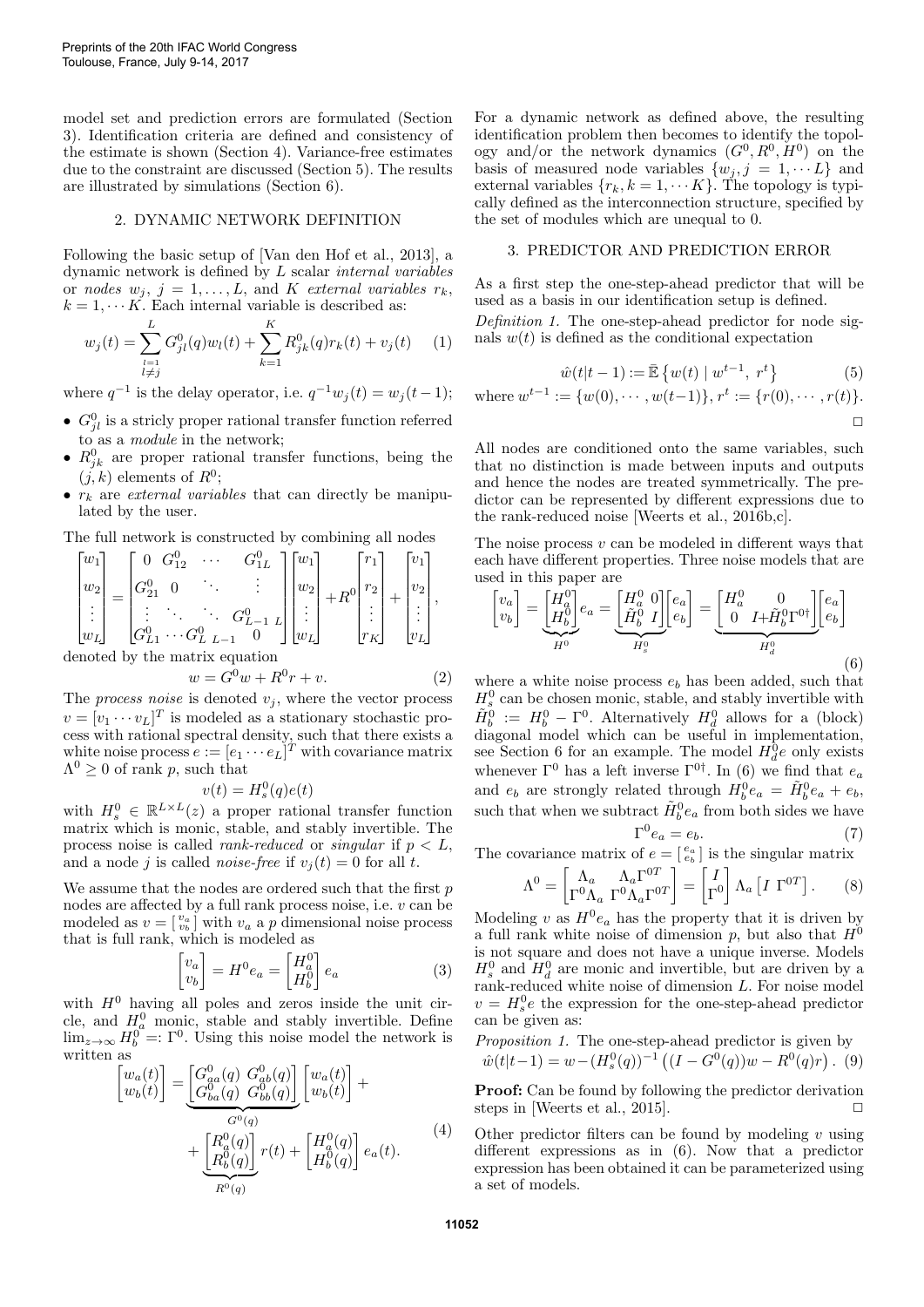Definition 2. (network model set). A network model set for a network of  $L$  nodes, and  $K$  external signals, is defined as a set of parametrized transfer functions:

$$
\mathcal{M} := \{ [G(q, \theta), H(q, \theta), R(q, \theta)], \theta \in \Theta \},
$$

with

$$
G(z, \theta) = \begin{bmatrix} G_{aa}(z, \theta) & G_{ab}(z, \theta) \\ G_{ba}(z, \theta) & G_{bb}(z, \theta) \end{bmatrix} \in \mathbb{R}^{L \times L}(z),
$$

$$
H(z, \theta) = \begin{bmatrix} H_a(z, \theta) \\ H_b(z, \theta) \end{bmatrix} \in \mathbb{R}^{L \times p}(z),
$$

$$
R(z, \theta) = \begin{bmatrix} R_a(z, \theta) \\ R_b(z, \theta) \end{bmatrix} \in \mathbb{R}^{L \times K}(z)
$$

while

- $G_{aa}(z, \theta)$ ,  $G_{bb}(z, \theta)$  have zeros on the diagonal,  $G(z, \theta)$ is strictly proper, and  $(I - G(z, \theta))^{-1}$  proper and stable;
- $H_a(z, \theta) \in \mathbb{R}^{p \times p}$  monic,  $H_b(z, \theta) \in \mathbb{R}^{(L-p) \times p}$  proper;
- $H_s(z, \theta)$  is defined with the same structure as  $H_s^0$ , and  $H_a$  and  $H_b$  are such that  $H_s(z, \theta)$  is monic, proper, stable and stably invertible;
- $R(z, \theta)$  is proper.

Additionally  $\Gamma(\theta) := \lim_{z \to \infty} H_b(z, \theta)$ , and  $\tilde{H}_b(z, \theta) :=$  $H_b(z,\theta) - \Gamma(\theta)$ . One particular model in M is denoted by  $M(\theta) := [G(q, \theta), H(q, \theta), R(q, \theta)]$ .

Requiring  $(I - G(z, \theta))^{-1}$  to be proper and stable is induced by requiring all mappings from external and noise signals to node signals to be proper and stable. Predictor (9) will be parameterized using the model set to create the parameterized predictor

$$
\hat{w}(t|t-1,\theta) = w(t) +- (H_s(q,\theta))^{-1} \{ (I - G(q,\theta))w(t) - R(q,\theta)r(t) \}.
$$
 (10)

By choosing this particular form we guarantee that the parameterized transfer functions  $G_{ba}$ ,  $G_{bb}$ , and  $R_b$  appear in the parameterized predictor, as this is not necessarily the case for other predictor expressions [Weerts et al., 2016b]). The definition of the prediction error is

$$
\varepsilon(t,\theta) = \begin{bmatrix} \varepsilon_a(t,\theta) \\ \varepsilon_b(t,\theta) \end{bmatrix} := \begin{bmatrix} w_a(t) \\ w_b(t) \end{bmatrix} - \begin{bmatrix} \hat{w}_a(t|t-1,\theta) \\ \hat{w}_b(t|t-1,\theta) \end{bmatrix}.
$$
 (11)

It must be noted that the prediction error does not take the direct feedthrough of  $H_b(\theta)$  into account, i.e.  $\Gamma(\theta)$  is not a part of the prediction error defined above.

#### 4. IDENTIFICATION CRITERION

An estimate of the network is obtained by application of an identification criterion. Typically the asymptotic prediction error identification criterion for multivariable estimators is [Ljung, 1999]

$$
\theta^* = \arg\min_{\theta} \bar{\mathbb{E}} \,\varepsilon^T(t,\theta) \, Q \,\varepsilon(t,\theta) \tag{12}
$$

with Q strictly positive definite. One of the conditions for consistent estimates is network identifiability, which ensures that we can distinguish between different network topologies and dynamics. For more details on network identifiability and conditions under which a model set is network identifiable see [Weerts et al., 2015, 2016c]. The following definition is in line with those publications.

Definition 3. Model set  $M$  is globally network identifiable at  $M(\theta_0)$  if for all  $M(\theta_1) \in \mathcal{M}$  the following implication holds

$$
T(\theta_1) = T(\theta_0) \Rightarrow M(\theta_1) = M(\theta_0), \tag{13}
$$

where 
$$
T(\theta) := (I - G(\theta))^{-1} [H(\theta) R(\theta)].
$$

A sufficient condition for network identifiability is when every node has an independent excitation source coming from either noise or external excitation. The consistency result is then as follows.

Proposition 2. Consider a model set  $\mathcal M$  and data generated by (2) with  $M^0(q) := (G^0, H^0, R^0)$ . Let  $\theta^*$  be the solution of the criterion (12), Then  $G(q, \theta^*) = G^0(q)$ ,  $H_a(q, \theta^*) = H_a^0(q), \ \tilde{H}_b(q, \theta^*) = \tilde{H}_b^0(q), \text{ and } R(q, \theta^*) =$  $R^{0}(q)$  provided that:

- (1) The data generating system is in the model set, i.e.  $\exists \theta_0 \in \Theta$  such that  $M(q, \theta_0) = M^0(q)$ , and
- (2) external excitation  $r$  is persistently exciting of sufficiently high order, and
- (3) M is globally network identifiable at  $\theta_0$ .

**Proof:** Collected in the appendix.  $\Box$ 

Note that the prediction errors are not dependent on  $\Gamma(\theta)$ and therefore no estimate is made of  $\Gamma(\theta)$ . This is the reason that  $\tilde{H}_b$  is estimated consistently, rather than  $H_b$ . Whenever we want to determine  $\Gamma^0$  in (7) then it can be estimated using the obtained model by

$$
\Gamma^* = \left(\bar{\mathbb{E}} \,\varepsilon_b(\theta^*)\varepsilon_a^T(\theta^*)\right) \left(\bar{\mathbb{E}} \,\varepsilon_a(\theta^*)\varepsilon_a^T(\theta^*)\right)^{-1}.\tag{14}
$$

Since  $\theta^*$  is a consistent estimate we have  $\varepsilon(\theta^*) = e$  and

$$
\Gamma^* = \left(\mathbb{E} e_b e_a^T\right) \left(\mathbb{E} e_a e_a^T\right)^{-1} = \Gamma^0 \Lambda_a \Lambda_a^{-1} = \Gamma^0. \tag{15}
$$

Consistency of the estimate has been shown under fairly general conditions. We can conclude that for a network with rank-reduced noise a standard weighted least squares criterion can be used for identification, in combination with a modified noise model. Typically, in order to achieve minimum variance, weight  $Q$  in the criterion must be the inverse of the covariance matrix of  $e$ , but this is impossible since this covariance matrix is singular. The criterion (12) is based on  $\varepsilon_a$  and  $\varepsilon_b$ , without taking into account that the innovation process satisfies the relation (7). Based on a maximum likelihood reasoning we would like to include (7) in the criterion similar to the approach in [Van den Hof et al., 2017]. Therefore a constrained identification criterion is defined which enforces  $\Gamma \varepsilon_a = \varepsilon_b$  by including it as a constraint. Let  $Q_a > 0$ , then the criterion is

$$
\theta^* = \arg\min_{\theta} \bar{\mathbb{E}} \,\varepsilon_a^T(t,\theta) \, Q_a \, \varepsilon_a(t,\theta)
$$
  
under constraint:  $\Gamma(\theta)\varepsilon_a(t,\theta) = \varepsilon_b(t,\theta) \quad \forall t.$  (16)

Note that  $\Gamma(\theta)$  is parameterized and will be estimated from data. Consistency (now including  $\Gamma^0$ ) is shown under the same conditions as for the unconstrained criterion.

Proposition 3. Consider data generated by (2) with  $(G^0, H^0, R^0) = M_0(q)$ , and let  $\theta^*$  be the solution of the criterion (16). Then  $M(q, \theta^*) = M_0(q)$  provided that:

- (1) The datagenerating system is in the model set, i.e.  $\exists \theta_0 \in \Theta$  such that  $M(q, \theta_0) = M_0(q)$ , and
- (2) external excitation  $r$  is persistently exciting of sufficiently high order,
- (3) M is globally network identifiable at  $\theta_0$ .

**Proof:** Collected in the appendix.  $\Box$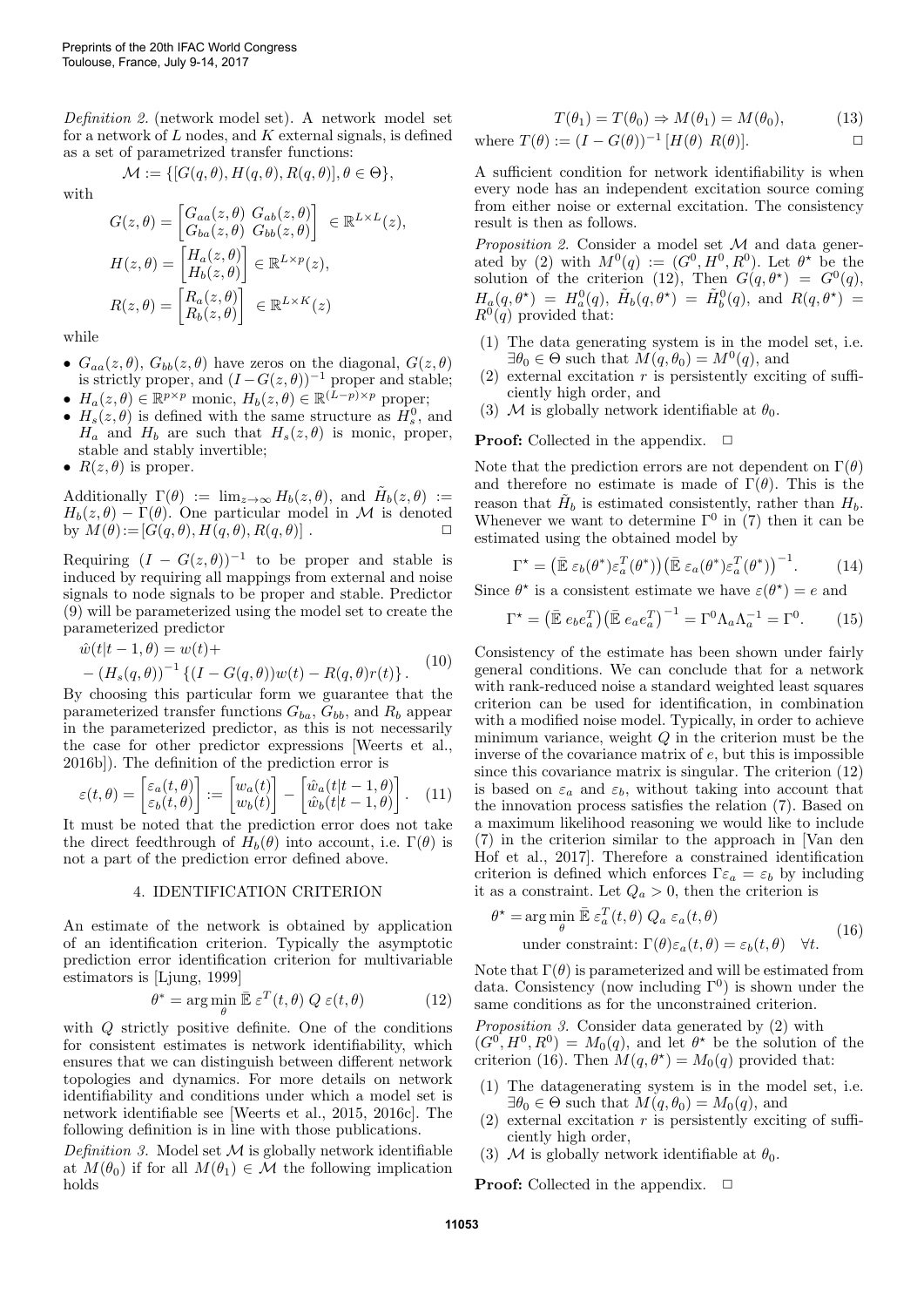The constraint naturally represents the presence of dependencies in the innovation process. In comparison with the unconstrained criterion (12) we can expect that the variance of the estimate will be reduced.

When considering implementation of the constrained criterion in practice then we must keep in mind that there is the possibility that the constraint is not feasible. In case the true network is not in the model set, or when initial conditions are not taken into account, it is possible that no model in the model set satisfies the constraint. An always feasible relaxed version of the criterion can be constructed by adding the constraint (in a quadratic version) as a weighted penalty term to the optimization problem

$$
\theta^* = \arg\min_{\theta} \bar{\mathbb{E}} \left\{ \varepsilon_a^T(\theta) Q_a \varepsilon_a(\theta) + \lambda Z(\theta) \right\}, \qquad (17)
$$

with  $Z(\theta) = (\Gamma(\theta)\varepsilon_a(t,\theta) - \varepsilon_b(t,\theta))^T (\Gamma(\theta)\varepsilon_a(t,\theta) - \varepsilon_b(t,\theta))$ which can also be written as criterion  $(12)$  with a parameterized weighting matrix

$$
Q(\theta) = \begin{bmatrix} Q_a + \lambda \Gamma^T(\theta) \Gamma(\theta) & -\lambda \Gamma^T(\theta) \\ -\lambda \Gamma(\theta) & \lambda I \end{bmatrix}.
$$
 (18)

For  $\lambda \to \infty$  the unconstrained criterion (17) is equivalent to the constrained criterion. In cases where the constraint (from (16)) is not feasible,  $\lambda \to \infty$  will likely not be the optimal choice for  $\lambda$ . An analysis of appropriately choosing  $\lambda$  in such a situation is deferred to future work.

## 5. VARIANCE-FREE ESTIMATION

Improving the variance of the estimate is the main reason for choosing the constrained criterion over the unconstrained criterion. In [Everitt et al., 2015] the following basic example has been shown which allows variance-free estimation of parameters. Consider this system without dynamics

$$
y_1(t) = \theta_1^0 u_1(t) + e(t), \quad y_2(t) = \theta_2^0 u_2(t) + e(t).
$$
 (19)

By using the equality relation of the noise in both equations, we can substitute  $e = y_2 - \theta_2^0 u_2$  into the  $y_1$  equation to obtain  $y_1(t) - \theta_1^0 u_1(t) = y_2(t) - \theta_2^0 u_2(t)$ . This equation can be parameterized with  $\theta_1$  and  $\theta_2$  such that

$$
\theta_1^0 u_1(t) + e(t) - \theta_1 u_1(t) = \theta_2^0 u_2(t) + e(t) - \theta_2 u_2(t). \tag{20}
$$

There is no contribution of  $e(t)$  and what is left is a variance-free estimation problem.

In the constrained criterion (16), the parameter values are determined through the constraint  $\Gamma \varepsilon_a = \varepsilon_b$ . Another way to write the constraint is as a filter driven by a full rank process

$$
\left[\Gamma(\theta) - I\right] X(\theta) \begin{bmatrix} e_a(t) \\ r(t) \end{bmatrix} = 0 \quad \forall t \tag{21}
$$

for some filter  $X(\theta)$ , which implies that (provided r is persistently exciting of sufficiently high order)

$$
\left[\Gamma(\theta) - I\right]X(\theta) = 0. \tag{22}
$$

Under particular conditions only one model in  $\mathcal M$  satisfies (22), leading to a variance-free estimate.

As an example for variance-free estimation we use the network  $S_1$  (Figure 1)

$$
\begin{bmatrix} w_1(t) \\ w_2(t) \end{bmatrix} = \begin{bmatrix} 0 & G_{12}^0(q) \\ G_{21}^0(q) & 0 \end{bmatrix} \begin{bmatrix} w_1(t) \\ w_2(t) \end{bmatrix} + \begin{bmatrix} r_1(t) \\ r_2(t) \end{bmatrix} + v(t) \tag{23}
$$



Fig. 1. Dynamic network  $S_1$  with a rank-reduced noise.

with  $v(t) = \begin{bmatrix} H_1^0(q) \\ H_2^0(q) \end{bmatrix}$  $H_1^{0}(q)$   $e_1$  where  $H_2^{0}(q) = 1 + \tilde{H}_2^{0}(q)$  such that  $\Gamma^0 = 1$ . For this network  $w_a$  could be either  $w_1$  or  $w_2$ , but we choose  $w_a = w_1$ .

*Proposition 4.* Consider a 2 node network  $(L = 2)$  with rank 1 noise  $(p = 1)$  and 2 external excitations  $(R = I)$ . Let M be a model set with  $S \in \mathcal{M}$  and  $R(\theta) = I$ . Then the constraint

$$
\Gamma(\theta)\varepsilon_a(t,\theta) = \varepsilon_b(t,\theta) \,\forall t \quad \Rightarrow \quad G(q,\theta) = G^0(q). \tag{24}
$$

**Proof:** Enclosed in the appendix.  $\Box$ 

A variance-free estimate is obtained since the implication holds for every realization of data. The proposition shows that in case of network  $S_1$  only a constraint, and no minimization criterion is needed to obtain a consistent variance-free estimate of G. Weight  $Q(\theta)$  from (18) can in that case be approximated with

$$
\lim_{\lambda \to \infty} Q(\theta) \propto Q_{\infty}(\theta) = \begin{bmatrix} \Gamma^T(\theta) \Gamma(\theta) & -\Gamma^T(\theta) \\ -\Gamma(\theta) & I \end{bmatrix}
$$
 (25)

which is a singular matrix. It must be noted that Proposition 4 can not be generalized to any network. Only in special cases can a variance-free estimate be obtained.

#### 6. SIMULATIONS

In order to illustrate the theoretical results obtained in the previous sections a simulation example is included. Network  $S_1$  will be used as data generating system. The noise of the network can be modeled with diagonal form

$$
v(t) = \begin{bmatrix} H_1(q) & 0 \\ 0 & H_2(q) \end{bmatrix} \begin{bmatrix} e_1 \\ e_1 \end{bmatrix}.
$$
 (26)

A diagonal noise model is favorable over a non-diagonal noise model for optimization. For simulation the following systems will be used:  $G_{12}^0(q) = 0.7q^{-1} + 0.3q^{-2}$ ,  $G_{21}^{\overline{0}}(q) = 0.9q^{-1} + -0.5q^{-2}, \tilde{H}_{1}^{\overline{0}}(q) = \frac{1}{1+0.3q^{-1}}, \text{ and}$  $H_2^0(q) = \frac{1}{1-0.4q^{-1}}$ .  $r_1, r_2$  and  $e_1$  are realizations of normally distributed white noise, with  $\sigma_e^2 = 1$ ,  $\sigma_{r_i}^2 = 0.01$ .

A network model set will be used with  $G$  of FIR structure  $G_{12}(q, \theta) = b_1^{12}q^{-1} + b_2^{12}q^{-1}, G_{21}(q, \theta) = b_1^{21}q^{-1} + b_2^{21}q^{-1},$  $H$  of the form (26) where the inverse has FIR structure  $H_1^{-1}(q,\theta) = 1 + d_1^1 q^{-1}, H_2^{-1}(q,\theta) = 1 + d_1^2 q^{-1}$  such that  $\Gamma(\theta) = 1$ , and  $R(q, \theta) = I$ . In total 6 parameters must be estimated. M satisfies the conditions of Proposition 4, so the constrained criterion can make a variance-free estimation of G. Identification criterion (12) will be used with weights  $Q_I = I$ ,  $Q_{\lambda} = \begin{bmatrix} 1+\lambda & -\lambda \\ -\lambda & \lambda \end{bmatrix}$  for  $\lambda = 10, 10^3$ , and  $Q_{\infty} = \begin{bmatrix} 1 & -1 \\ -1 & 1 \end{bmatrix}$ . A bilinear optimization problem results from the used model/criterion. The criterion is optimized using Matlab's function fmincon() and initialized with parameters equal to 0.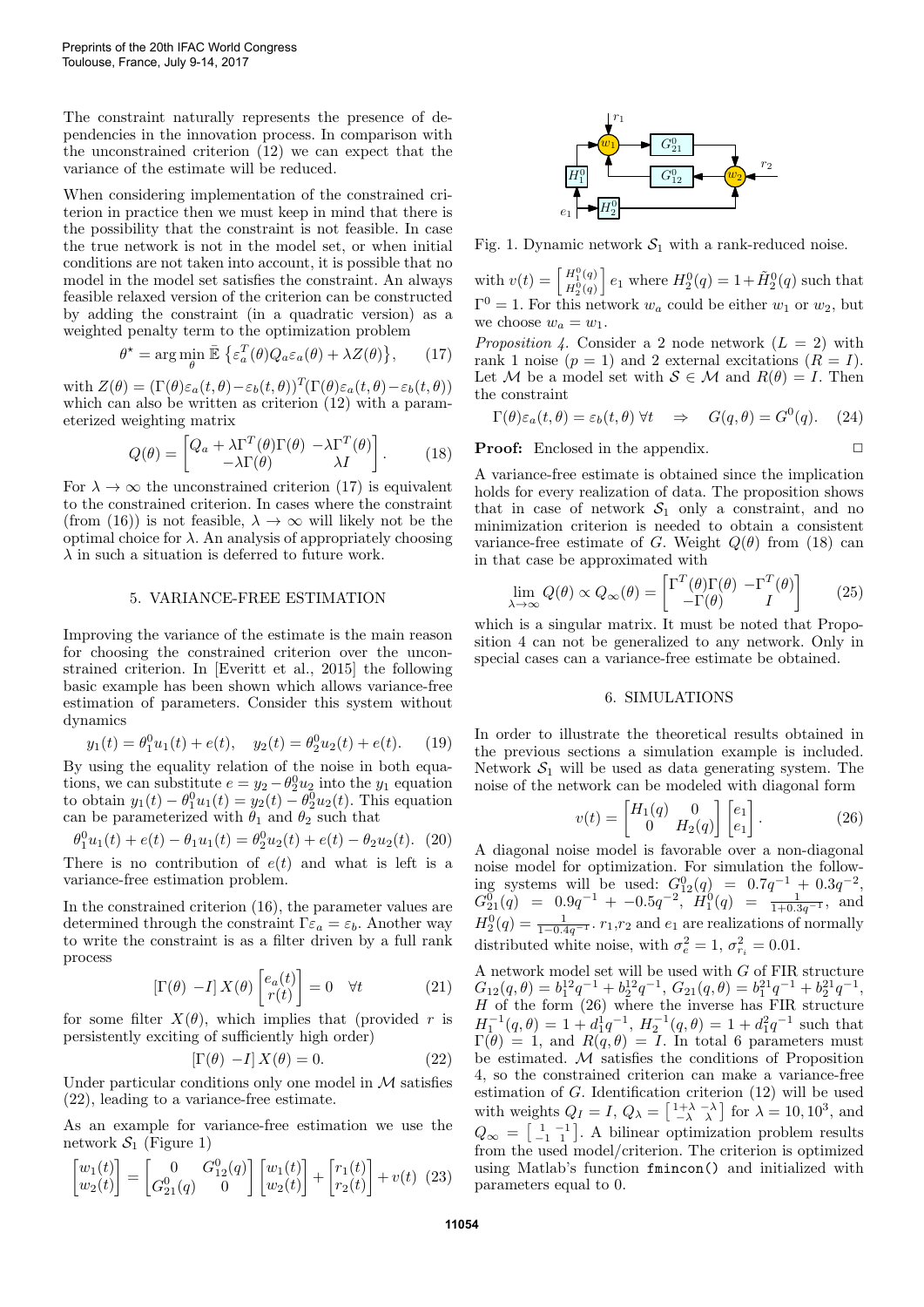100 different realizations of 1000 datapoints are used for 100 identifications. The resulting parameter estimates are plotted in Figure 2 as boxplots. The criterion with  $Q = I$ 



Fig. 2. Resulting parameter estimates over 100 realizations of data for different weights.

as weight shows that treating noises as being completely independent leads to parameter estimates close to the true value. Using  $Q_{\lambda}$  leads to smaller variance than  $Q_I$  for increasing  $\lambda$ . But most remarkable is the weight  $Q_{\infty}$  which leads to parameter estimates which deviate from the true value by an error with order of magniture  $10^{-5}$ , which is the error tolerance of the solver. So the weight  $Q_{\infty}$  leads to unbiased variance-free estimates for this example system.

#### 7. CONCLUSIONS

In this paper we have extended prediction error identification in dynamic networks to handle rank-reduced noise. It has been shown that a typical weighted least squares criterion leads to consistent estimates when the noise model is chosen appropriately. A constrained criterion that explicitly accounts for the rank-reduced nature of the noise will also lead to consistent estimates. Additionally the constrained criterion reduces variance, and in particular in certain situations can result in a variance-free estimate.

## Appendix A. PROOF OF PROPOSITION 2

The proof consists of 2 steps. First it will be shown that  $\theta_0$ is a minimum of the criterion, after which it will be shown that  $M(q, \theta_0)$  is the only minimum.

The multivariable prediction error is

$$
\varepsilon(\theta) = H_s^{-1}(\theta) \big(I - G(\theta)\big) w - H_s^{-1}(\theta) R(\theta) r, \tag{A.1}
$$

which can be expanded as a function of just  $e$  and  $r$  $\varepsilon^{(\rho)}$ 

$$
\varepsilon(\theta) = H_s^{-1}(\theta) \left( I - G(\theta) \right) (I - G^0)^{-1} \left( H_s^0 e + R^0 r \right) +
$$
  
- 
$$
H_s^{-1}(\theta) R(\theta) r.
$$
 (A.2)

The innovation e can be separated to create 3 terms on the right hand side that are mutually uncorrelated

$$
\varepsilon(\theta) = \left(H_s^{-1}(\theta)\left(I - G(\theta)\right)(I - G^0)^{-1}H_s^0 - I\right)e +
$$
  
+ 
$$
e + H_s^{-1}(\theta)\left(\left(I - G(\theta)\right)(I - G^0)^{-1}R^0 - R(\theta)\right)r.
$$
 (A.3)

The first term has a strictly proper filter, hence it is uncorrelated to the second term and the 3 terms are uncorrelated. Since the 3 terms are uncorrelated the power of each term can be minimized individually. For the parameter  $\theta_0$  the first and last terms are 0, and the other term does not contain parameters, hence the minimum is reached.

In the second step it is shown that any  $\theta_1$  which reaches the minimum of the cost function must result in the same dynamic model as  $\theta_0$ . The cost of the criterion for a particular parameter  $\theta$  will be denoted with  $V(\theta)$ , so the minimum cost satisfies  $V(\theta_0) = V(\theta_1)$ . It can be shown that [Ljung, 1999]

$$
V(\theta_0) - V(\theta_1) = \bar{\mathbb{E}} \Big( \varepsilon(\theta_0) - \varepsilon(\theta_1) \Big)^T Q \Big( \varepsilon(\theta_0) - \varepsilon(\theta_1) \Big) = 0
$$
\n(A.4)

where  $\varepsilon$  can be written as a function of  $e_a$  and  $r$  (A.2)

$$
\varepsilon(\theta) = H_s^{-1}(\theta) \Big( (I - G(\theta))w - R(\theta)r \Big) \tag{A.5}
$$

with  $w = (I - G^0)^{-1} [H^0 R^0] \begin{bmatrix} e_a \\ e_a \end{bmatrix}$ r . Define shorthand notation  $\varepsilon(\theta) = \alpha(\theta) \left[ \begin{array}{c} e_a \\ r \end{array} \right]$  with

$$
\alpha(\theta) = H_s^{-1}(\theta)(I - G(\theta))(I - G^0)^{-1} [H^0 R^0] +
$$
  
- H\_s^{-1}(\theta\_1) [0 R(\theta)]. (A.6)

Then (A.4) can be written as

$$
\bar{\mathbb{E}}\left((\alpha(\theta_0) - \alpha(\theta_1)) \begin{bmatrix} e_a \\ r \end{bmatrix}\right)^T Q\left((\alpha(\theta_0) - \alpha(\theta_1)) \begin{bmatrix} e_a \\ r \end{bmatrix}\right) = 0
$$
\n(A.7)

which implies that  $\alpha(\theta_0) = \alpha(\theta_1)$  since  $\begin{bmatrix} e_a \\ r \end{bmatrix}$  is a full rank process (provided that  $r$  is persistently exciting of sufficiently high order) and  $Q$  is strictly positive definite. The expression for  $\alpha(\theta_0)$  can be simplified since  $\theta_0$  is equal to the real network

$$
\alpha(\theta_0) = H_s^{-1}(\theta_0) \left[ H^0 \ 0 \right] = \begin{bmatrix} I & 0 \\ \Gamma^0 & 0 \end{bmatrix} \tag{A.8}
$$

such that the equation for  $\alpha$  reduces to

$$
\begin{bmatrix} I & 0 \\ \Gamma^0 & 0 \end{bmatrix} = \alpha(\theta_1). \tag{A.9}
$$

When the above equation is pre-multiplied with  $(I G(\theta_1)^{-1}H_s(\theta_1)$  then we obtain, when using (A.6):

$$
(I - G(\theta_1))^{-1} \begin{bmatrix} H_a(\theta_1) & 0 \\ \tilde{H}_b(\theta) + \Gamma^0 & 0 \end{bmatrix} =
$$
  

$$
(I - G^0)^{-1} \begin{bmatrix} H^0 & R^0 \end{bmatrix} - (I - G(\theta_1))^{-1} [0 \ R(\theta_1)].
$$
 (A.10)

Note that the above equation contains  $\Gamma^0$  at the left hand side. Then we can write  $T(\theta_1) = T(\theta_0)$  with

$$
T(\theta) = (I - G(\theta))^{-1} \begin{bmatrix} H_a(\theta) & R_a(\theta) \\ \tilde{H}_b(\theta) + \Gamma^0 & R_b(\theta) \end{bmatrix}.
$$
 (A.11)

The model set which corresponds to the above situation with fixed  $\Gamma^0$  is defined as

$$
\tilde{\mathcal{M}} := \left\{ M \in \mathcal{M} \mid \Gamma(\theta) = \Gamma^0 \right\} \subseteq \mathcal{M}.
$$

 $\tilde{\mathcal{M}}$  is globally network identifiable at  $\theta_0$  when  $\mathcal M$  is globally network identifiable at  $\theta_0$  since it is a subset of M. Since  $M$  is globally network identifiable at  $\theta_0$  we then have

$$
T(q, \theta_0) = T(q, \theta_1) \Rightarrow \begin{cases} G(q, \theta^*) = G^0(q) \\ H_a(q, \theta^*) = H_a^0(q) \\ \tilde{H}_b(q, \theta^*) = \tilde{H}_b^0(q) \\ R(q, \theta^*) = R^0(q). \end{cases}
$$
(A.12)

**11055**